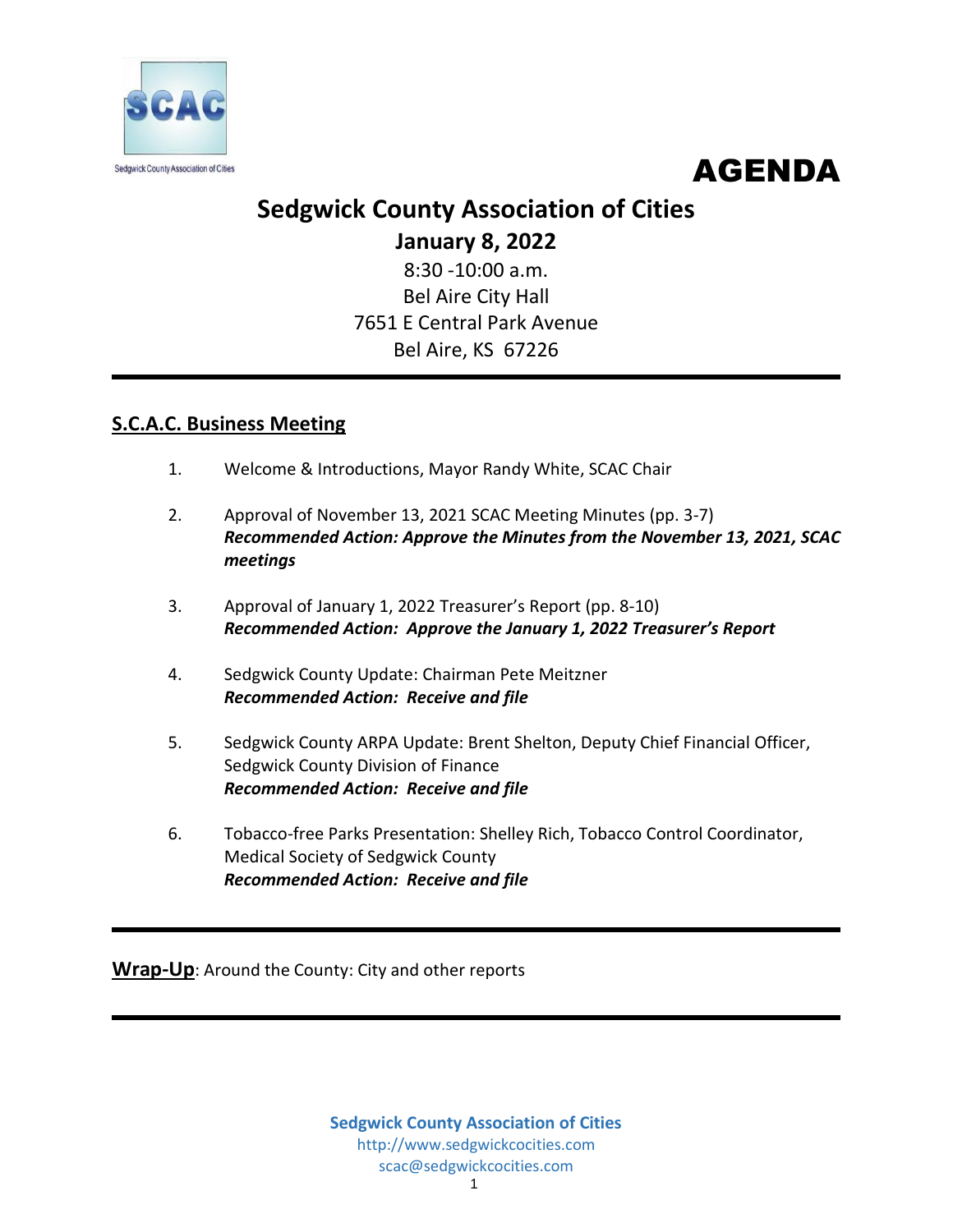

# AGENDA

**Upcoming Meetings:**

- **Saturday, March 12, 2022, 8:30 a.m.** City of Valley Center
- **Saturday, May 14, 2022, 8:30 a.m.** City of Maize
- **Saturday, July 9, 2022, 8:30 a.m.** Location to be determined
- **Saturday, September 10, 2022, 8:30 a.m.** Location to be determined
- **Saturday, November 12, 2022, 8:30 a.m.** Location to be determined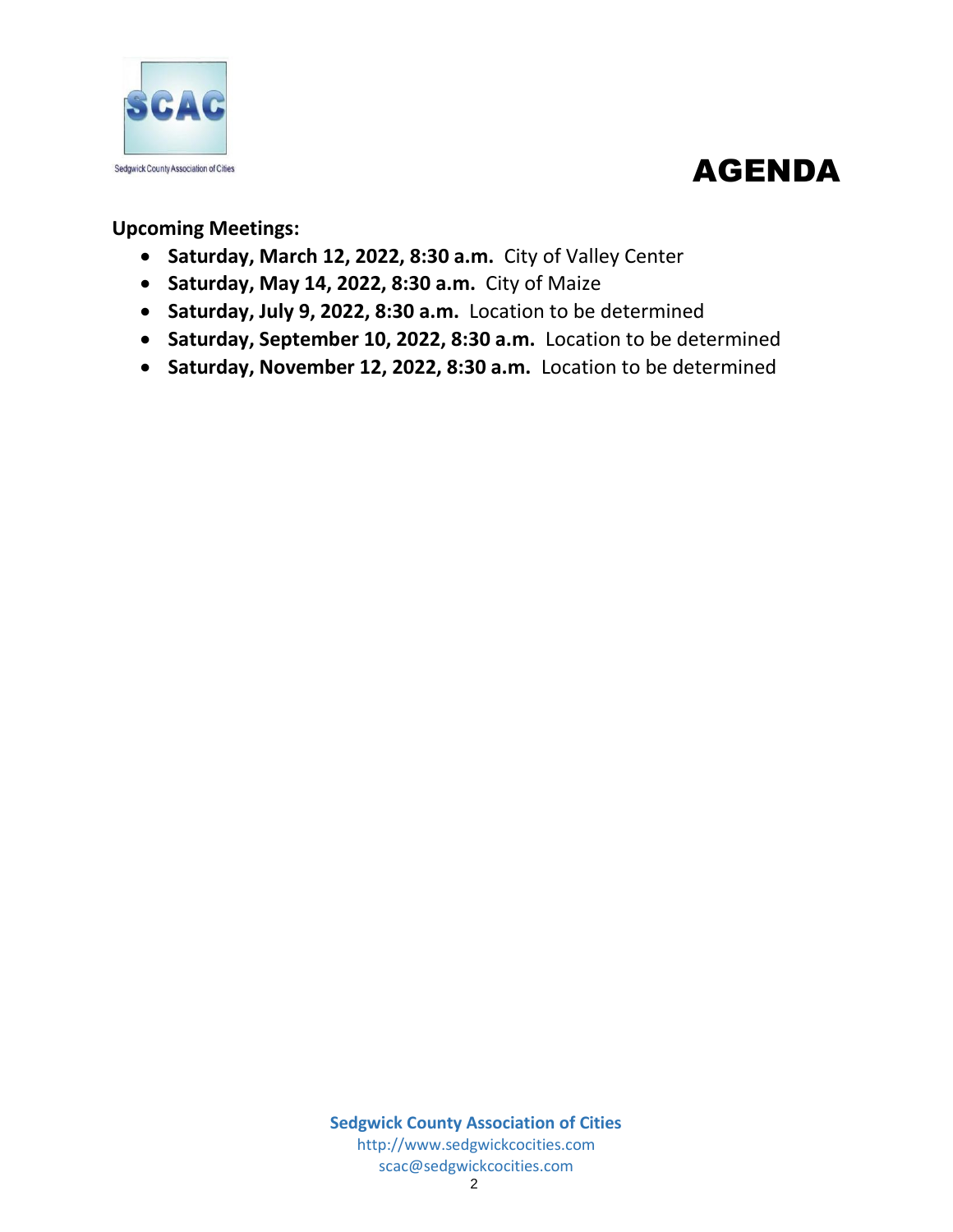

# Sedgwick County Association of Cities (SCAC) Meeting Minutes **The Pavilion at Madison Avenue Central Park 618 N. Derby Avenue Derby, Kansas 67037 November 13, 2021**

SCAC met at 8:30 a.m., on Saturday, November 13, 2021, at The Pavilion at Madison Avenue Central Park with **Chairman John McIntosh (Derby**), presiding. SCAC members and visitors are shown on the attached list.

**Welcome**: **McIntosh** welcomed members and guests

**Cities in Attendance:** Bel Aire, Bentley, Clearwater, Derby, Haysville, Kechi, Maize, Mount Hope, Park City, Valley Center, Wichita, Sedgwick, Sedgwick County

## **Approval of July 17, 2021 and September 25, 2021 Minutes**

The Minutes from the July 17, 2021 and September 25, 2021 SCAC meeting were submitted for approval.

ACTION TAKEN*: Motion made by Mayor Burt Ussery (Clearwater) to APPROVE the July 17, 2021 and September 25, 2021 Meeting Minutes. Seconded by Councilmember Bob Rardin (Haysville). Motion PASSED 11-0.*

**Approval of September 1, 2021 and November 1, 2021 Financial Report** The July 2021 SCAC Financial Report was submitted by SCAC Treasurer, **Council Member Gina Gregory (Valley Center).**

**ACTION TAKEN:** *Motion Made by Mayor Jim Benage (Bel Aire) to APPROVE the September 1, 2021 and November 1, 2021 Financial Report. Motion was Seconded by Mayor John Speer (Kechi). Motion PASSED 11-0.*

## **Election of new SCAC Chair**

Two individuals were nominated to become the new SCAC Chair, Mayor Terry Somers (Mount Hope) and Mayor Randy White (Derby). The nominees were voted upon by the attending members.

*ACTION TAKEN: Mayor Randy White (Derby) was chosen by majority vote (8-3).*

# **SCAC Banking**

**ACTION TAKEN:** *Motion made to remove Council Member John McIntosh as authorized signatory from SCAC bank account at Fidelity Bank and authorize Mayor Randy White as an authorized signatory. Motion PASSED 11-0.*

> **Sedgwick County Association of Cities** [http://www.sedgwickcocities.com](http://www.sedgwickcocities.com/) [scac@sedgwickcocities.com](mailto:scac@sedgwickcocities.com)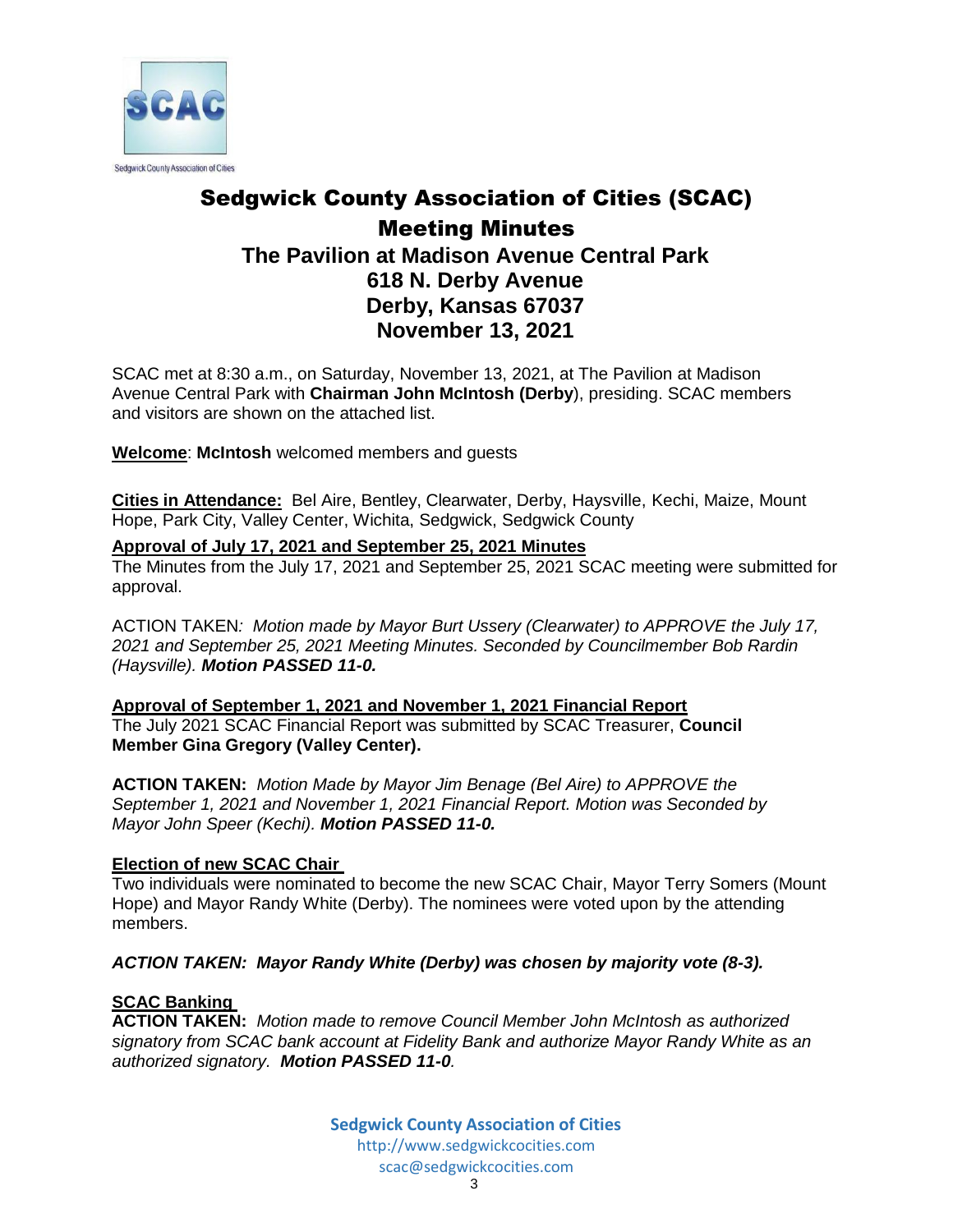

### **Regional Legislative Policy Priorites Roundtable with South Central Kansas Legislative Delegation Members**

- REAP Policy 2022 Policy Priorities
	- o Regional Job Growth and Business Expansion
		- Workforce Development
			- **Education**
			- **Economic Development**
	- o Behavioral Healthcare
	- o Regional Infrastructure
		- **Funding for Transportation Priorities**
		- **Rail Service**
		- **Broadband**
		- **Water Protection**
		- **Energy Resources**
	- o Redistricting
	- o Federal Issues
- Roundtable Discussions
	- o Taxation in Kansas
		- Currently, consumers pay taxes on the full-amount, regardless of coupons or sales that may be going on. Rather the consumer should pay taxes only on the dollar amount actually spent.
	- o City of Wichita- ARPA Funding
		- Affordable Housing
		- **Job Training**
		- **Workforce Development** 
			- Asking State to match funds to further apply to these priorities
	- o Mental Health Care
		- Rep. Ohaebosim asked what is currently available in our areas, and how the state can further assist.
			- Needed up-to-date information regarding the utilization rate, employment gaps, and any projects that are ongoing
	- o Workforce Development
		- **Industries**
		- **Healthcare**
		- Public Sector-Education
	- o COVID Testing
		- Helping individual businesses pay for the rising cost of COVID19 testing for their staff members
	- o Redistricting
		- How to avoid splitting Bel Aire into 2 separate districts

#### **Upcoming Meetings**

Saturday, January 8, 2022, 8:30 a.m.

• Bel Aire City Hall

**Sedgwick County Association of Cities** [http://www.sedgwickcocities.com](http://www.sedgwickcocities.com/) [scac@sedgwickcocities.com](mailto:scac@sedgwickcocities.com)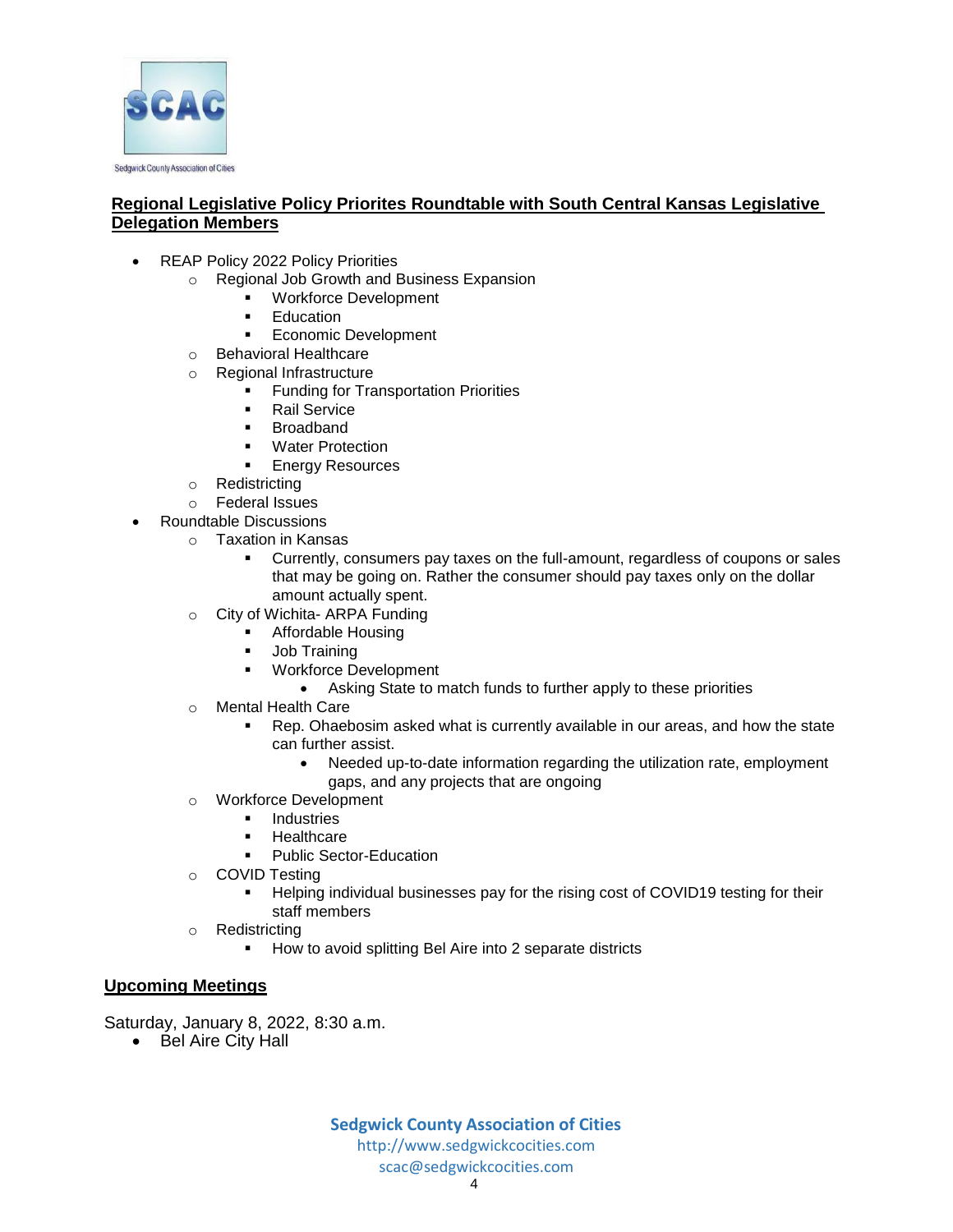

### **Adjournment**

**A motion was made by Councilmember Tom Jones (Park City) to adjourn the November 13, 2021 SCAC Meeting. Councilmember Gina Gregory (Valley Center) Seconded. Motion PASSED.** 

Respectfully submitted by:

Laura E. Rainwater, Executive Director for Sedgwick County Association of Cities

Date of Minutes Approval: Date of Minutes Approval: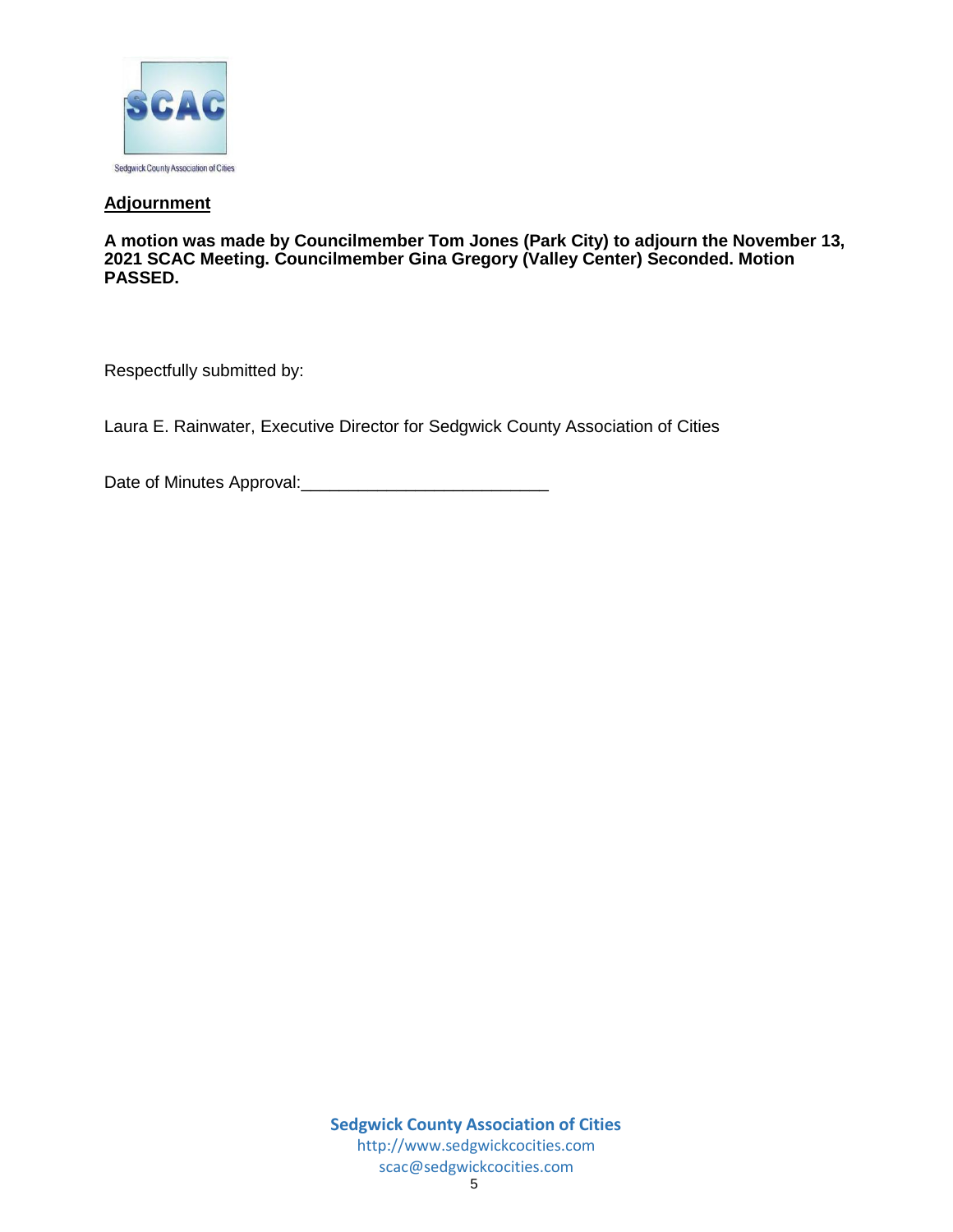

# **Meeting Attendance:**

| Laura Rainwater          | <b>SCAC</b>               |
|--------------------------|---------------------------|
| Zoe Sisco                | <b>Workforce Alliance</b> |
| John McIntosh            | Derby                     |
| Randy White              | Derby                     |
| <b>Tom Keil</b>          | Derby                     |
| Jack Hezlep              | Derby                     |
| <b>Kiel Mangus</b>       | Derby                     |
| Sarah Gooding            | Derby                     |
| <b>Ron Colbert</b>       | <b>Valley Center</b>      |
| Gina Gregory             | <b>Valley Center</b>      |
| Jim Benage               | <b>Bel Aire</b>           |
| <b>Justin Smith</b>      | <b>Bel Aire</b>           |
| <b>Pat Stivers</b>       | Maize                     |
| <b>Becky Tuttle</b>      | Wichita                   |
| <b>Tom Jones</b>         | Park City                 |
| George Capps             | Park City                 |
| <b>Terry Somers</b>      | Mount Hope                |
| <b>Bob Rardin</b>        | Haysville                 |
| DaleThompson             | Haysville                 |
| John Speer               | Kechi                     |
| <b>Burt Ussery</b>       | Clearwater                |
| Bryan Chapman            | Sedgwick                  |
| <b>Rex Satterthwaite</b> | Bentley                   |
| Rep. KC Ohaebosim        |                           |
| Rep. Kristey Williams    |                           |

**Sedgwick County Association of Cities** [http://www.sedgwickcocities.com](http://www.sedgwickcocities.com/) [scac@sedgwickcocities.com](mailto:scac@sedgwickcocities.com)